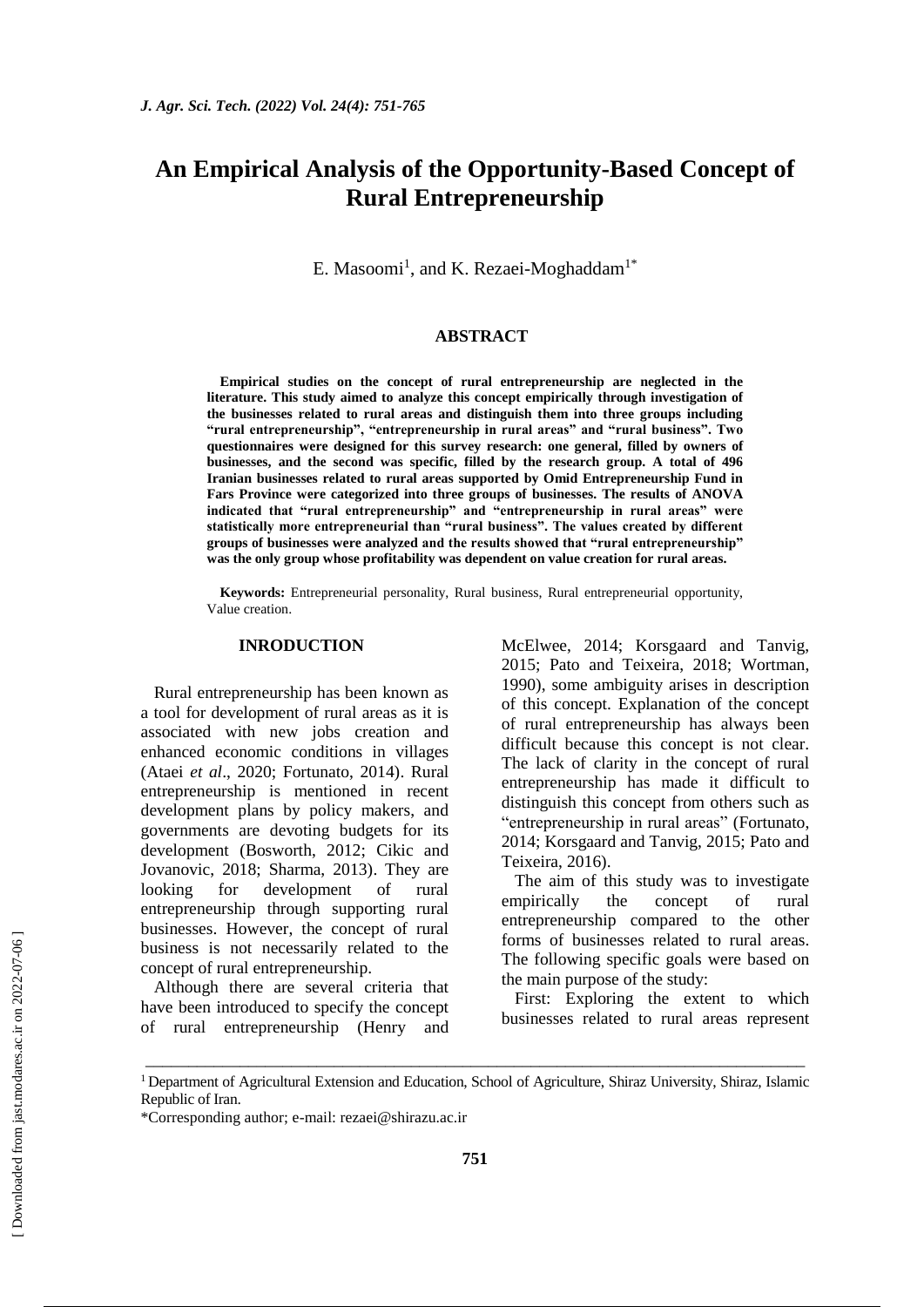"rural entrepreneurship", "entrepreneurship in rural areas", or just "rural business".

Second: Comparing three groups of businesses related to rural areas in terms of entrepreneurial personality and entrepreneurial skills.

Third: Determining values created for rural people by the three groups of businesses related to rural areas.

In this regard, determining the theoretical concept of rural entrepreneurship and its distinguishing characteristics from the other forms of businesses related to rural areas is the first step.

The definition of rural entrepreneurship has long been a subject of debate. Based on the literature review, there are three general categories of efforts for conceptualization of rural entrepreneurship. New concepts of rural entrepreneurship have appeared one after another in response to critiques of the previous definitions of this concept. The trend of appearance of these definitions in response to the related critiques is explained as follows.

For the first time, Wortman (1990) defined rural entrepreneurship as "the creation of a new organization that introduces a new product, serves or creates a new market, or utilizes a new technology in a rural environment". This definition was the foundation of the first category of efforts for conceptualization of rural entrepreneurship. Albeit this definition is still being used in many rural entrepreneurship studies, some critical questions have challenged its dominance. One of the most important questions is that "What is the difference between the concept of "rural entrepreneurship" and "entrepreneurship"?" This definition is influenced by the general and initial concept of entrepreneurship (Schumpeter, 1934). Therefore, this concept is derived from the general definition of entrepreneurship, and value creation as the other important criterion is absent in this definition.

The second category of the definitions emerged to address the problems related to the first category. Scholars focused on some

distinguishing factors such as "being located in the rural area", "employing local people", "using and providing local products", "selling rural products", and "having a strong impact on the rural community", to separate the concept of rural entrepreneurship from the other similar concepts (Henry and McElwee, 2014; McElwee and Smith, 2014; Pato and Teixeira, 2018). In this category, rural entrepreneurship is defined as a tool for developing a rural setting in aspects of employment, using local products, etc. In other words, these definitions are intended to add a rural appearance to the concept of rural entrepreneurship. For example, rural entrepreneur is defined as an individual who manages a venture in a rural setting (Henry and McElwee, 2014); or, rural enterprise is defined as the creation of small firms in rural areas (Lafuente *et al*., 2007). The main problem of such definitions is that the concept of rural entrepreneurship is just limited to the rural boundaries. In other words, these definitions represent the concept of "entrepreneurship in rural areas" instead of a pure concept of "rural entrepreneurship".

The latest efforts for representing the pure concept of rural entrepreneurship are related to the third category, which focuses on value creation (Sá *et al*., 2019). In this view, rural entrepreneurship creates value not just solely for the entrepreneur but also for the rural place (Korsgaard and Tanvig, 2015; Pato and Teixeira, 2018). Although focusing on value creation gives a better picture of rural entrepreneurship, there is still another problem. Based on this view, value for the rural place would be limited to the positive side effect of rural entrepreneurship. Value creation in this form is not a specific characteristic of rural entrepreneurship. In other words, it can be the effect of entrepreneurship in general. Also, there is no guarantee for the continuous value creation for the rural area. Therefore, the concept of value creation is not enough for describing a pure concept of rural entrepreneurship.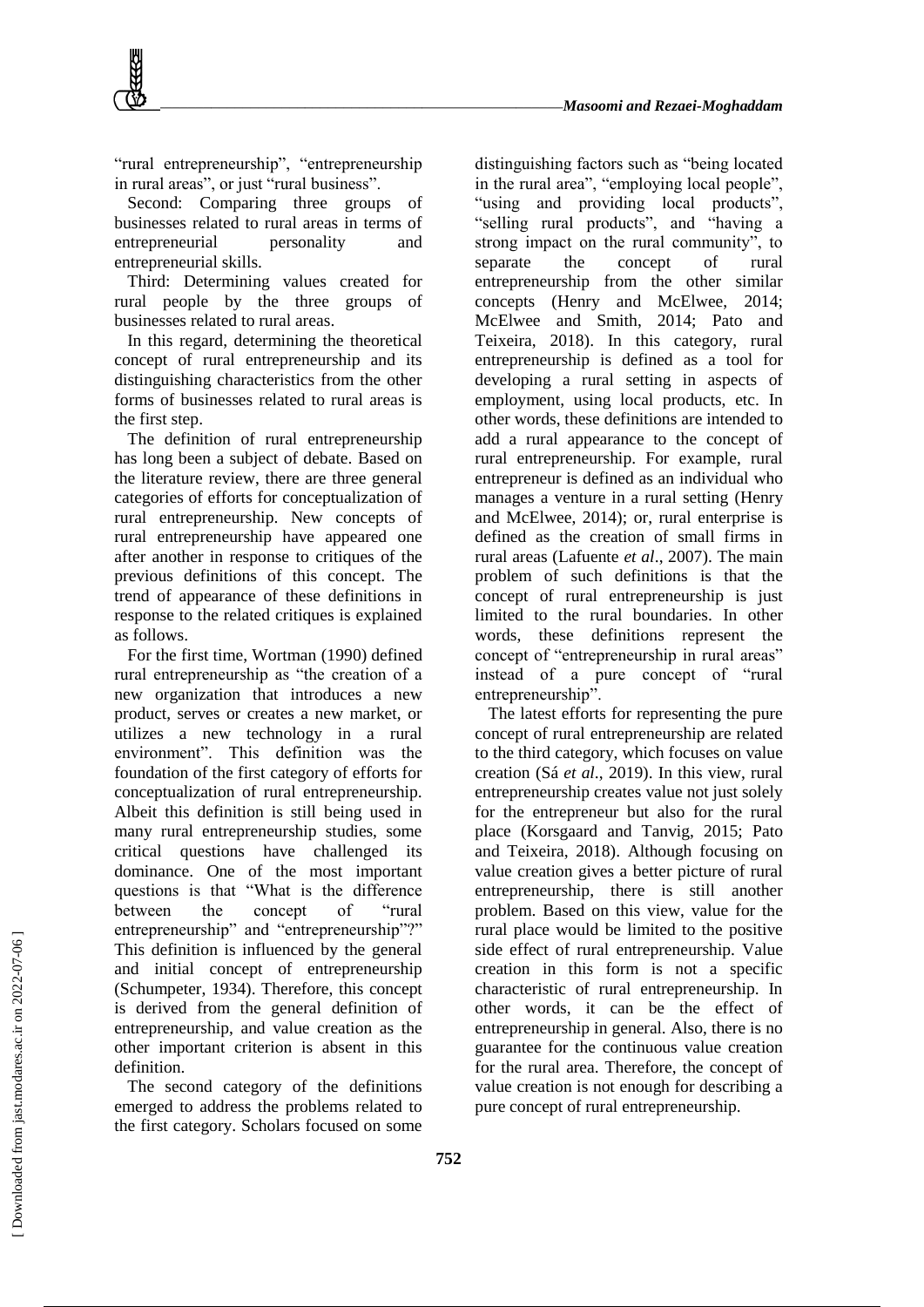Table 1 shows a brief overview of the categories, concepts, critiques and some examples of studies related to the concepts that have been presented for defining rural entrepreneurship, so far.

In response to the critiques of the three categories, Masoomi and Rezaei-Moghaddam (2021) presented an opportunity-based concept of rural entrepreneurship. They defined rural entrepreneurial opportunity as a situation in which creation of a value for the rural setting through a new product or service, new market or marketing, new resource or exploitation of the resource, and new method or innovation would be profitable (Figure 1).

According to the opportunity-based

concept of rural entrepreneurship, value creation for the entrepreneur (profit) must be dependent on value creation for the rural setting. In this view, entrepreneur sees the "value creation for rural setting" as a situation for making a personal profit and this situation is a rural entrepreneurial opportunity.

Therefore, through an opportunity-based perspective, rural entrepreneurship can be defined as the pursuit of a rural entrepreneurial opportunity as a situation for making profit through the creation of value for a rural setting. This concept distinguishes rural entrepreneurship from other related concepts such as "entrepreneurship" (Eckhardt and Shane, 2003; Shane and Venkataraman, 2000), "entrepreneurship in

|  |  |  |  |  |  |  | Table 1. Categories, concepts, critiques and some examples of studies related to rural entrepreneurship. |
|--|--|--|--|--|--|--|----------------------------------------------------------------------------------------------------------|
|--|--|--|--|--|--|--|----------------------------------------------------------------------------------------------------------|

| Categories | Concepts                                                           | Critiques                                             | Examples of studies                  |
|------------|--------------------------------------------------------------------|-------------------------------------------------------|--------------------------------------|
| 1          | The creation of a new organization that                            | Value<br>creation is                                  | Wortman (1990)                       |
|            | introduces a new product, serves or creates a                      | this<br>ignored<br>in                                 |                                      |
|            | new market, or utilizes a new technology in a<br>rural environment | definition.                                           |                                      |
| 2          | A venture that is located in a rural space and                     | Rural                                                 | McElwee<br>and                       |
|            | employs local people, uses and provides local                      | entrepreneurship<br>1S                                | Smith (2014); Henry                  |
|            | services and generates income flow to the rural<br>environment     | just limited to the rural<br>boundaries<br>this<br>in | and McElwee (2014)                   |
|            |                                                                    | definition.                                           |                                      |
| 3          | Rural entrepreneurship creates value not just                      | The continuation of                                   | Korsgaard et<br>al.                  |
|            | solely for the entrepreneur but also for the rural                 | the value creation for                                | $(2015)$ ; Pato<br>and               |
|            | place                                                              | the rural area is not                                 | Teixeira, (2018); Sá                 |
|            |                                                                    | this<br>guaranteed in<br>definition.                  | <i>et al.</i> (2019)                 |
|            |                                                                    |                                                       |                                      |
|            |                                                                    |                                                       |                                      |
|            |                                                                    | <b>Product or service</b>                             |                                      |
|            | <b>Value creation</b>                                              | Market or marketing                                   |                                      |
|            | <b>Making profit</b><br>Through<br>Through<br>for rural setting    | <b>New</b><br><b>Method or innovation</b>             |                                      |
|            |                                                                    |                                                       | Resource or exploitation of resource |

**Figure 1.** Rural entrepreneurial opportunity as a profitable situation.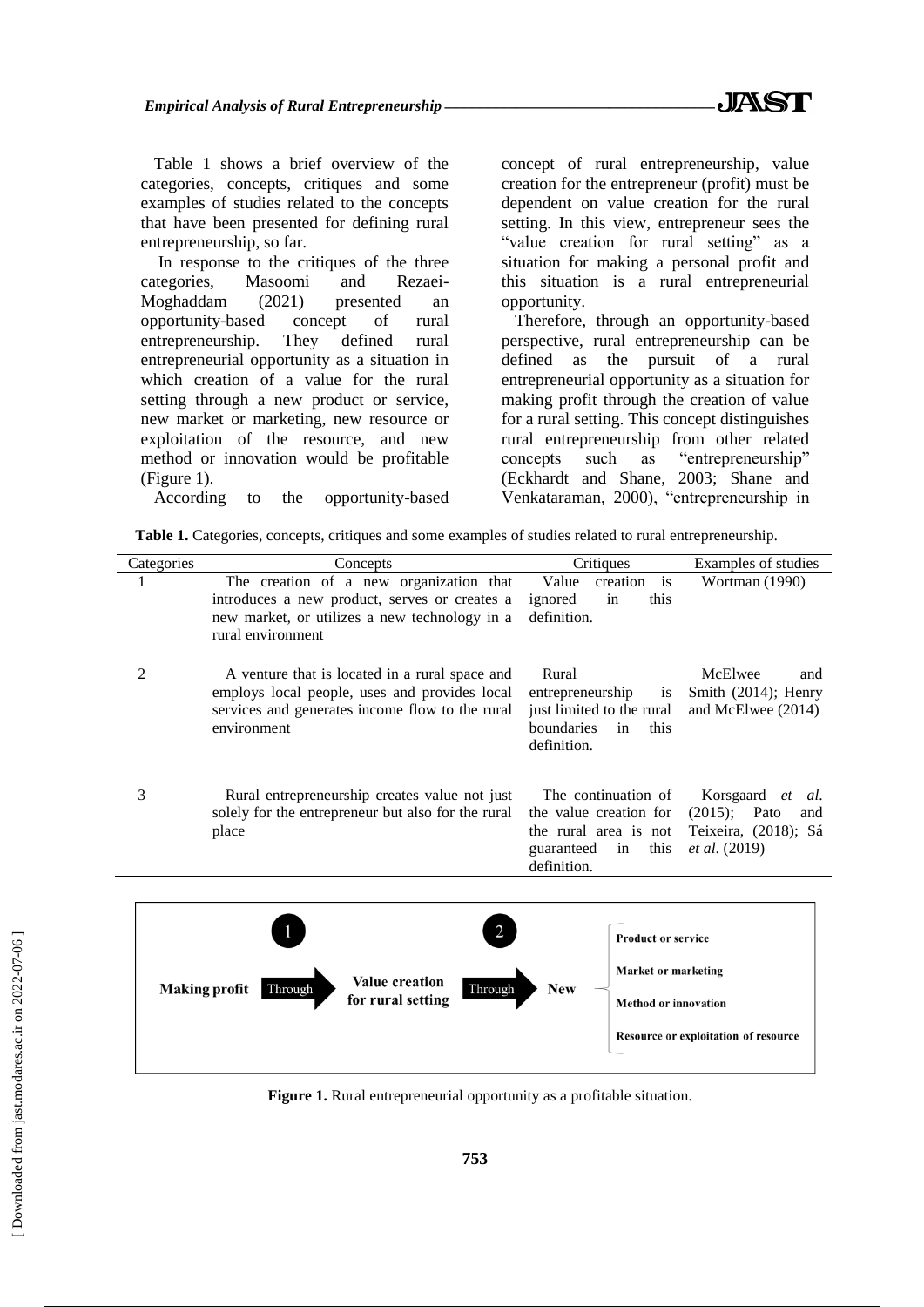rural areas" (Pato and Teixeira, 2018) and "rural business" (Bosworth, 2012).

According to the opportunity-based perspective, it can be said that there are three concepts related to rural businesses including "rural business" "entrepreneurship in rural areas" and "rural entrepreneurship", which are completely different in terms of some distinguishing characteristics.

The basic difference between these three groups is related to "value creation". The concept of rural business is not value-based and it is only limited to the rural area in aspect of location. Although the last two concepts related to businesses in rural areas are dependent on value creation, there is a very important difference between them. Economic profit must be made through value creation for rural setting in "rural entrepreneurship", while in the concept of "entrepreneurship in rural areas", value would be created for a non-rural setting. Value may be created for rural setting in the concept of "entrepreneurship in rural areas" just as a positive side effect. In other words, making profit is not dependent on value creation for rural setting in this concept. It is important to note that, although profit making is an essential element of every economic activity (Knudsen and Swedberg, 2009), , the main issue here is that the profit making of a rural business is not valuebased. The socio-spatial context of the rural area is important for identifying "rural business" and "entrepreneurship in rural areas", while there is no such limitation in

the concept of "rural entrepreneurship". Both concept of "entrepreneurship in rural areas" and "rural entrepreneurship" are dependent on the word "new", while "rural business" is not limited to this concept. Figure 2 shows the concepts of businesses related to rural areas and their distinguishing characteristics (Masoomi and Rezaei-Moghaddam, 2021).

It is important to examine to what extent businesses related to rural areas are being represented as rural entrepreneurship in practice. The three groups of businesses related to rural areas have reliable criteria for empirical investigation of the concept of rural entrepreneurship. Moreover, comparison of some concepts related to "entrepreneur" can also be a proof of this categorization. Such concepts can be related to the person who has run the business (entrepreneur) including entrepreneurial personality (Al-Hammadi and Al-Shami, 2020) and entrepreneurial skills (Liñán, 2008). As the value creation is the most distinctive factor between these three groups, investigation of the values created by each groups of businesses would be helpful for comparing them.

# **MATERIALS AND METHODS**

This survey study was accomplished with a preliminary and exploratory analysis. Omid Entrepreneurship Fund as a governmental organization for supporting entrepreneurship (Hajilo *et al*., 2017) was selected for gathering



Figure 2. Businesses related to rural areas and their distinguishing characteristics.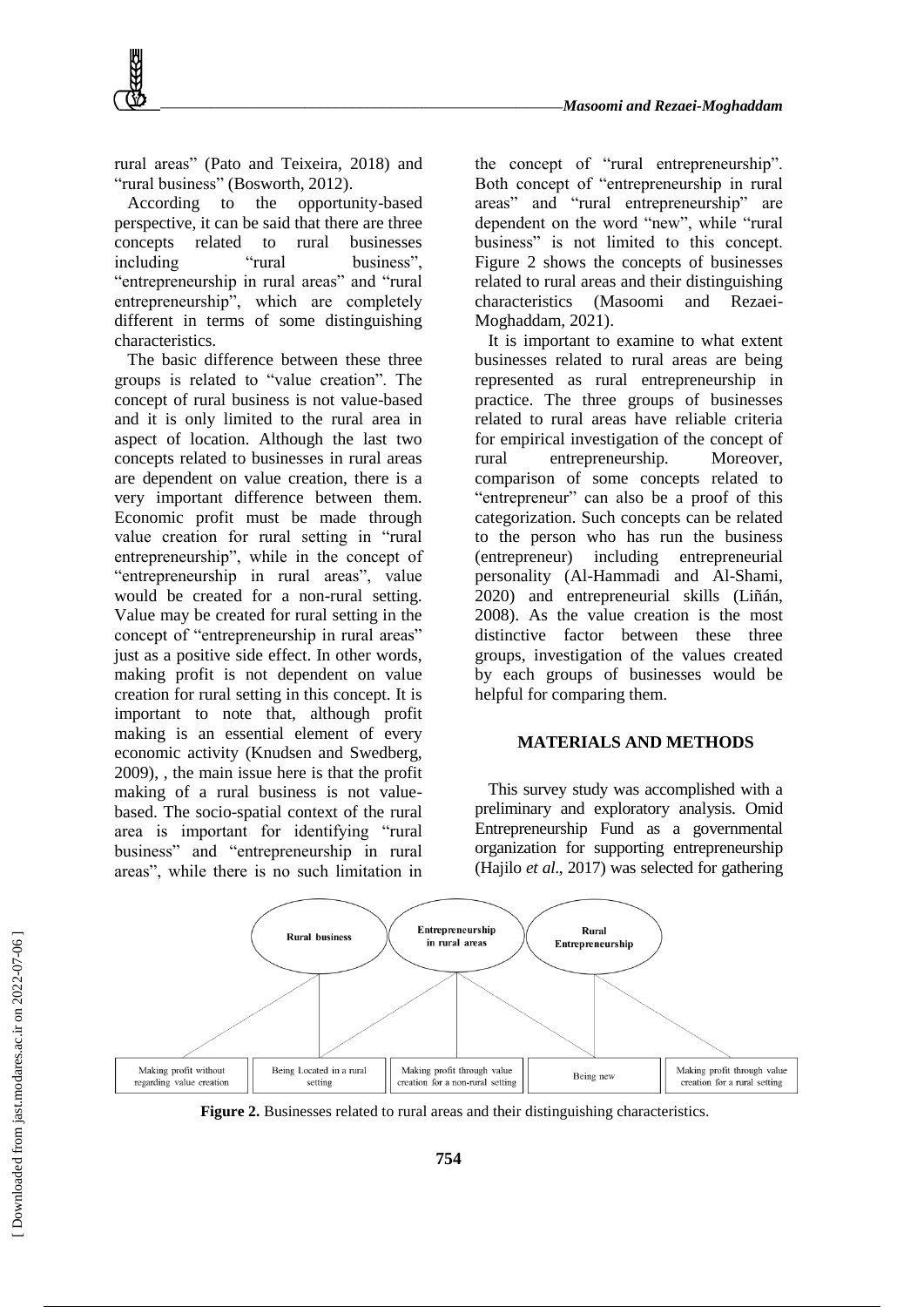data. All rural businesses supported by Omid Entrepreneurship Fund during 2019 were selected at the first step, considering some criteria such as being active, being profitable, being related to rural areas, being run by its current owner, and availability of contact information. After gathering the contact information of the owners of businesses (such as address, email and telephone number), a database of 1,413 businesses related to rural areas was established at the end of this step.

At the second step, two questionnaires were designed. One questionnaire [(including open-and closed-ended questions)(The questionnaire items are available in appendix)] was developed based on the study of Pato and Teixeira (2018), which included questions intended to separate those businesses that represent "rural entrepreneurship" from others representing "entrepreneurship in rural areas" or just "rural business" (regarding the first specific goal of this study).

This questionnaire also measured "entrepreneurial skills" and "entrepreneurial personality" (regarding the second goal of this study). Entrepreneurial skills were measured through a six-item scale based on Liñán (2008) including recognition of rural entrepreneurial opportunity, creativity,

problem solving skills, leadership, communication skills, and making professional contacts. Entrepreneurial personality consisted of 5 variables including need for achievement, locus of control, self-efficacy, risk propensity, and innovativeness (Al-Hammadi and Al-shami, 2020; Lee and Tsang, 2001; Staniewski *et al*., 2016). Each variable consisted of some items measured on five-point Likert scales (1 strongly disagree to 5 strongly agree). Table 2 shows the details of the measurement of entrepreneurial personality and entrepreneurial skills.

A direct question ("Has your business created any value for the rural place?") was asked to determine the values created for rural places by different groups of businesses (regarding the third specific goal of this study). The face validity of the questionnaire was approved by a panel of experts. The field-test of the questionnaire was conducted through a pilot study on rural businesses in database of "Barekat Foundation" (as another governmental organization supporting rural entrepreneurship).

At the final step, data were gathered through the questionnaires (from April to June 2020). First, a total of 496 questionnaires were filled

| Variables             | Definitions                               | adapted<br>Items     | Number   | Cronbach's |
|-----------------------|-------------------------------------------|----------------------|----------|------------|
|                       |                                           | from                 | of items | Alpha      |
| Need<br>for           | An individual's interest in attempting to | Zeffane $(2013)$     | 4        | 0.69       |
| achievement           | accomplish the goals                      |                      |          |            |
| Locus of control      | The degree to which a person believes     | Mueller<br>and       | 5        | 0.86       |
|                       | that personal action can influence        | Thomas $(2001)$      |          |            |
|                       | outcomes of life                          |                      |          |            |
| Self-efficacy         | Being confident that one can perform      | Urban (2006)         | 5        | 0.78       |
|                       | specific tasks                            |                      |          |            |
| Risk propensity       | Individuals' current tendency toward      | Zhang<br>al.<br>et   | 5        | 0.91       |
|                       | risk-taking                               | (2019)               |          |            |
| <b>Innovativeness</b> | An individual's tendency to adopt and     | <b>Bolton</b><br>and | 4        | 0.88       |
|                       | apply new and innovative ideas and Lane   | $(2012)$ ;           |          |            |
|                       | approaches, and solve problems in an      | Schreier et al.      |          |            |
|                       | innovative manner                         | (2007)               |          |            |
| Entrepreneurial       | High-enough level of certain skills       | Linan $(2008)$       | 6        | 0.89       |
| skills                | related to entrepreneurship               |                      |          |            |

**Table 2.** Details of the measurements of entrepreneurial personality and entrepreneurial skills**.**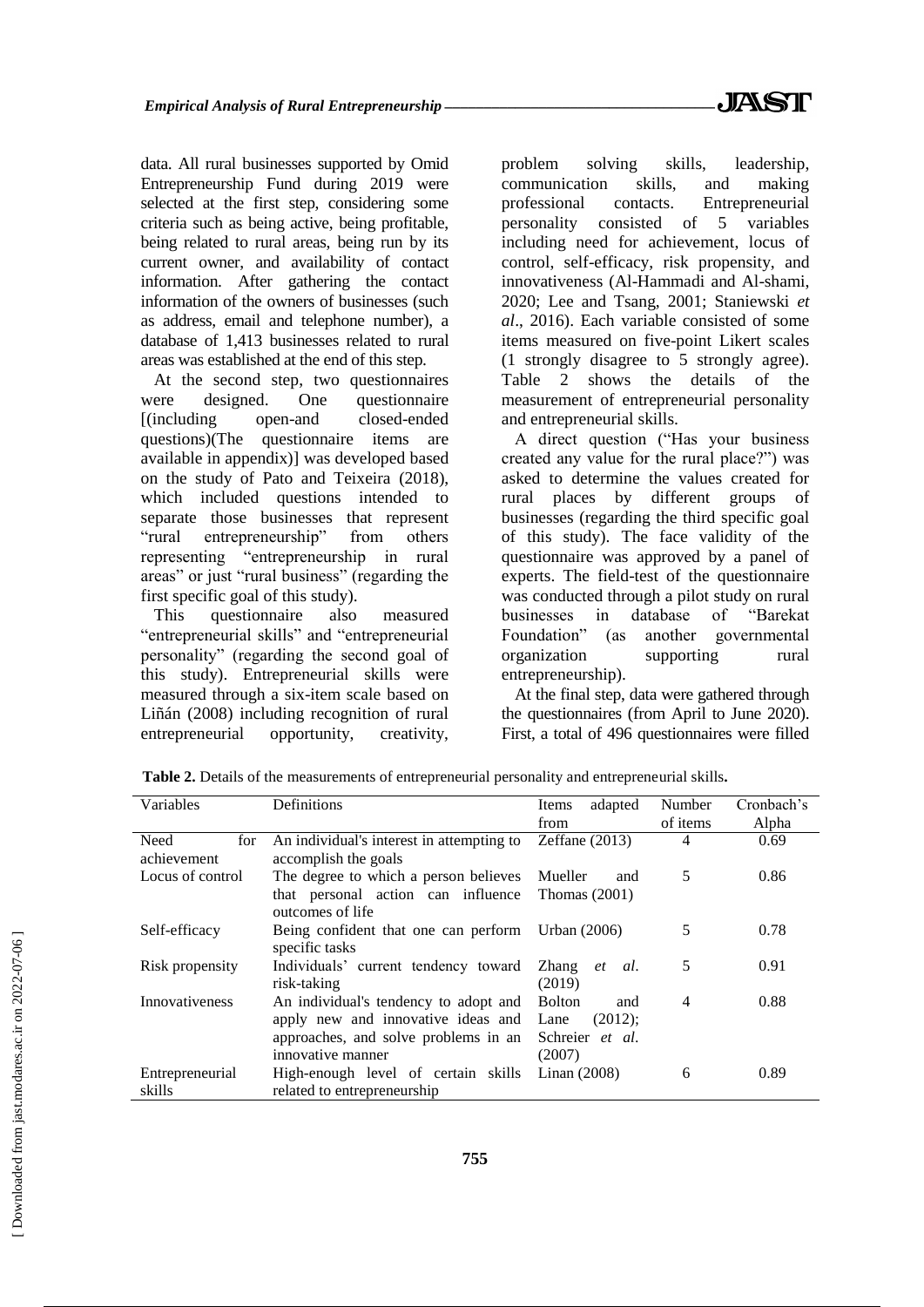by the owners of businesses representing a response rate of 35%, an acceptable rate for a non-mandatory questionnaire (Pato and Teixeira, 2018). All received questionnaires were reviewed and responses were compared to the information obtained from the database of Omid Entrepreneurship Fund. Then, the second questionnaire was filled by research team based on the database of Omid Entrepreneurship Fund in order to gather the complementary information of all 496 cases.

Based on Figure 3, three criteria including "value creation", "being new", and "location" were required to be measured for distinguishing the three concepts related to business in the rural area. "Value creation" was investigated by research team through the document analysis. This variable was measured in the second questionnaire with a three-point nominal scale  $(1=$  Making profit through value creation for a rural setting,  $2=$ Making profit through value creation for a non-rural setting, and 3= Making profit without regarding value creation). Another question was designed to confirm the values created for rural places by different groups of businesses ("What is the main value created for the rural place by this business?"). New product or service, new market or marketing, new resource or exploitation of the resource, and new method or innovation were the criteria of "being new" and were measured with direct questions using dichotomous nominal scales (1= Yes, 2= No). "Location" was assessed with a direct question using a dichotomous nominal scale  $(1=$  Rural and  $2=$ Non-rural).

#### **RESULTS AND DISCUSSION**

The findings were analyzed based on the specific goals of the study as follows:

First: "Rural Entrepreneurship", "Entrepreneurship in Rural Areas", or just "Rural Business"

There are some characteristics distinguishing the three concepts of businesses related to rural areas. Therefore, it is possible to consider some criteria for each concept as follows:

- Rural business: (1) Making profit without regarding value creation, and (2) Being located in a rural setting. Based on the results, 102 businesses were rural business.
- Entrepreneurship in rural areas: (1) Being new; (2) Making profit through value creation for a non-rural setting, and (3) Being located in a rural setting. These were the criteria of 201 businesses which are known as entrepreneurship in rural areas.
- Rural entrepreneurship: (1) Being new, and (2) Making profit through value creation for rural setting.

Based on the findings, 193 businesses had these three criteria and were categorized as rural entrepreneurship (Table 3).

According to the findings, most of the businesses (40%) were known as entrepreneurship in rural areas and the lowest percentage of them (21%) belonged to rural business. Therefore, rural entrepreneurship (39% of all businesses) was not a rare event, in contradiction to the results of Pato and Teixeira (2018). In other words, rural entrepreneurship would be a more common phenomenon, if moreaccurate criteria are considered.

Second: "Entrepreneurial Personality" and "Entrepreneurial Skills"

To provide information on entrepreneurial personality and entrepreneurial skills among the owners of different groups of businesses, an Analysis Of Variance (ANOVA) was carried out on data. Table 4 shows that the one-way ANOVA confirms that entrepreneurial personality (P< 0.01) and entrepreneurial skills (P< 0.01) were statistically different among the three groups of business including rural business, entrepreneurship in rural areas, and rural entrepreneurship.

Based on the LSD results (Table 5), there was a significant difference between "rural business" and "entrepreneurship in rural areas" in terms of entrepreneurial personality and entrepreneurial skills. The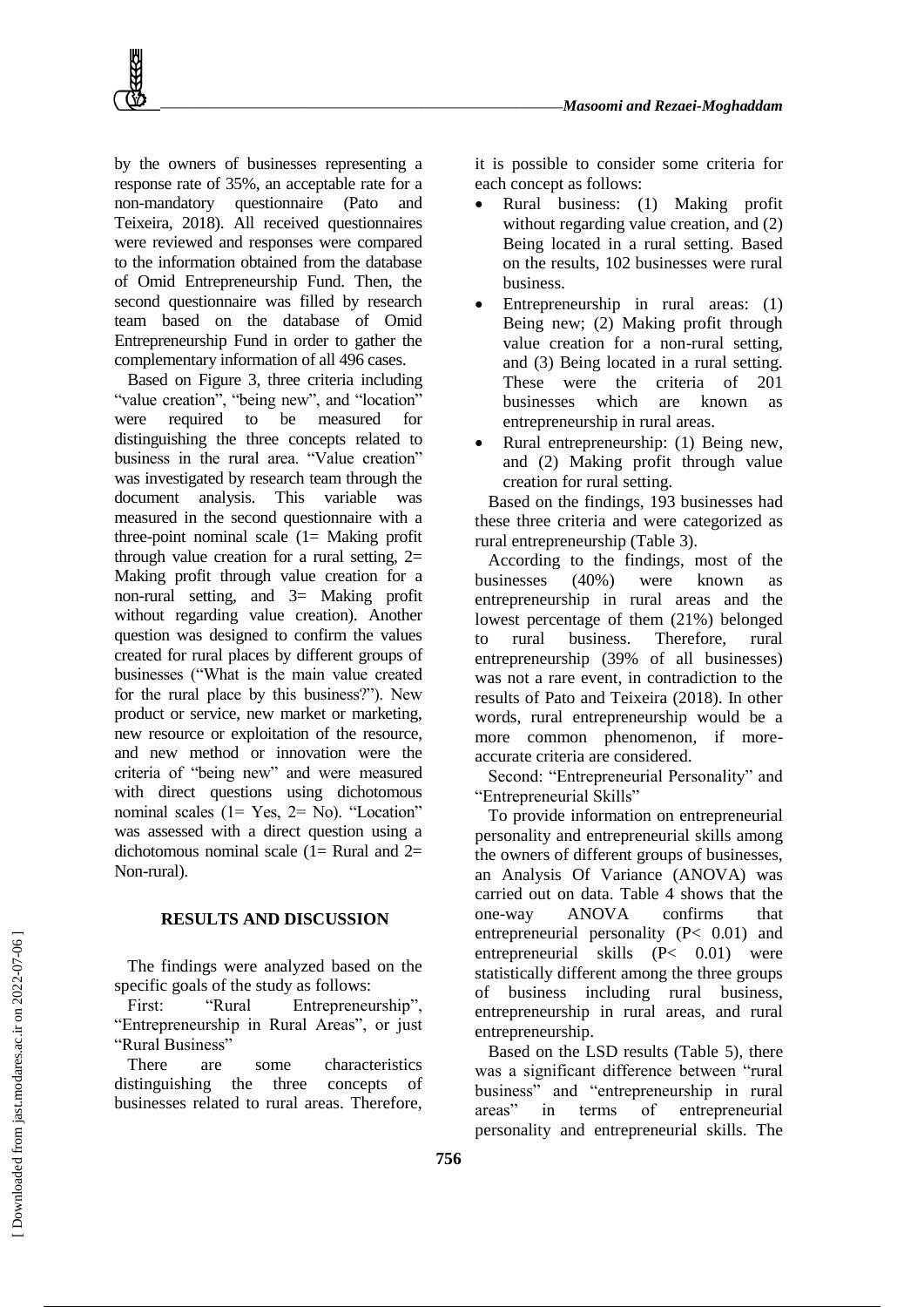| Types of<br>business | Being<br>new | Being<br>located in<br>rural<br>a<br>setting | Making profit<br>without<br>regarding<br>value creation | Making<br>profit<br>through<br>value<br>creation for a<br>non-rural setting | Making profit<br>through value<br>creation for a<br>rural setting | Frequency<br>-of<br>businesses |
|----------------------|--------------|----------------------------------------------|---------------------------------------------------------|-----------------------------------------------------------------------------|-------------------------------------------------------------------|--------------------------------|
| Rural                |              |                                              |                                                         |                                                                             |                                                                   | 102                            |
| business             |              |                                              |                                                         |                                                                             |                                                                   |                                |
| Entrepre             |              |                                              |                                                         |                                                                             |                                                                   | 201                            |
| neurship             |              |                                              |                                                         |                                                                             |                                                                   |                                |
| in<br>rural          |              |                                              |                                                         |                                                                             |                                                                   |                                |
| areas                |              |                                              |                                                         |                                                                             |                                                                   |                                |
| Rural                |              |                                              |                                                         |                                                                             |                                                                   | 193                            |
| entrepren            |              |                                              |                                                         |                                                                             |                                                                   |                                |
| eurship              |              |                                              |                                                         |                                                                             |                                                                   |                                |
| Total                |              |                                              |                                                         |                                                                             |                                                                   | 496                            |

Table 3. Details of the frequency of "rural entrepreneurship", "entrepreneurship in rural areas", and "rural business".

**Table 4.** Comparing "entrepreneurial personality" and "entrepreneurial skills" by rural business, entrepreneurship in rural areas, and rural entrepreneurship (ANOVA results).

| Source of variance                 | Sum of  | df  | Mean square | F         |
|------------------------------------|---------|-----|-------------|-----------|
|                                    | squares |     |             |           |
| <b>Entrepreneurial personality</b> |         |     |             |           |
| Between groups                     | 114.481 | 2   | 57.240      | $46.405*$ |
| Within groups                      | 608.111 | 493 | 1.23        |           |
| Total                              | 722.592 | 495 |             |           |
| <b>Entrepreneurial skills</b>      |         |     |             |           |
| Between groups                     | 267.780 | 2   | 133.890     | 129.846*  |
| Within groups                      | 508.356 | 493 | 1.031       |           |
| Total                              | 776.136 | 495 |             |           |

 $*$  P< 0.01.

mean of these variables among the owners of businesses categorized in "entrepreneurship in rural areas" (Mean of entrepreneurial personality= 3.48; Mean of entrepreneurial skills= 3.84) were significantly higher than those categorized in "rural business" (Mean of entrepreneurial personality= 2.40; Mean of entrepreneurial skills  $= 1.95$ ). The LSD results also indicated a similar difference between "rural business" and "rural entrepreneurship". The mean of entrepreneurial personality and entrepreneurial skills of the owners of businesses in "rural entrepreneurship" (Mean of entrepreneurial personality= 3.67; Mean of entrepreneurial skills= 3.69) were significantly higher than the mean of these variables among the owners of businesses categorized in "rural business". However, there was no statistically significant difference between "entrepreneurship in rural areas" and "rural entrepreneurship" in terms of entrepreneurial personality and entrepreneurial skills.

As mentioned before, while those businesses categorized in "rural business" are not related to the concept of entrepreneurship, the other two categories, i.e. "entrepreneurship in rural areas" and "rural entrepreneurship", are tightly related to this concept. The descriptive results of entrepreneurial personality and entrepreneurial skills of the owners of businesses and the results of ANOVA confirm the validation of this categorization. On one hand, the least means of entrepreneurial personality (2.40) and entrepreneurial skills (1.95) are related to the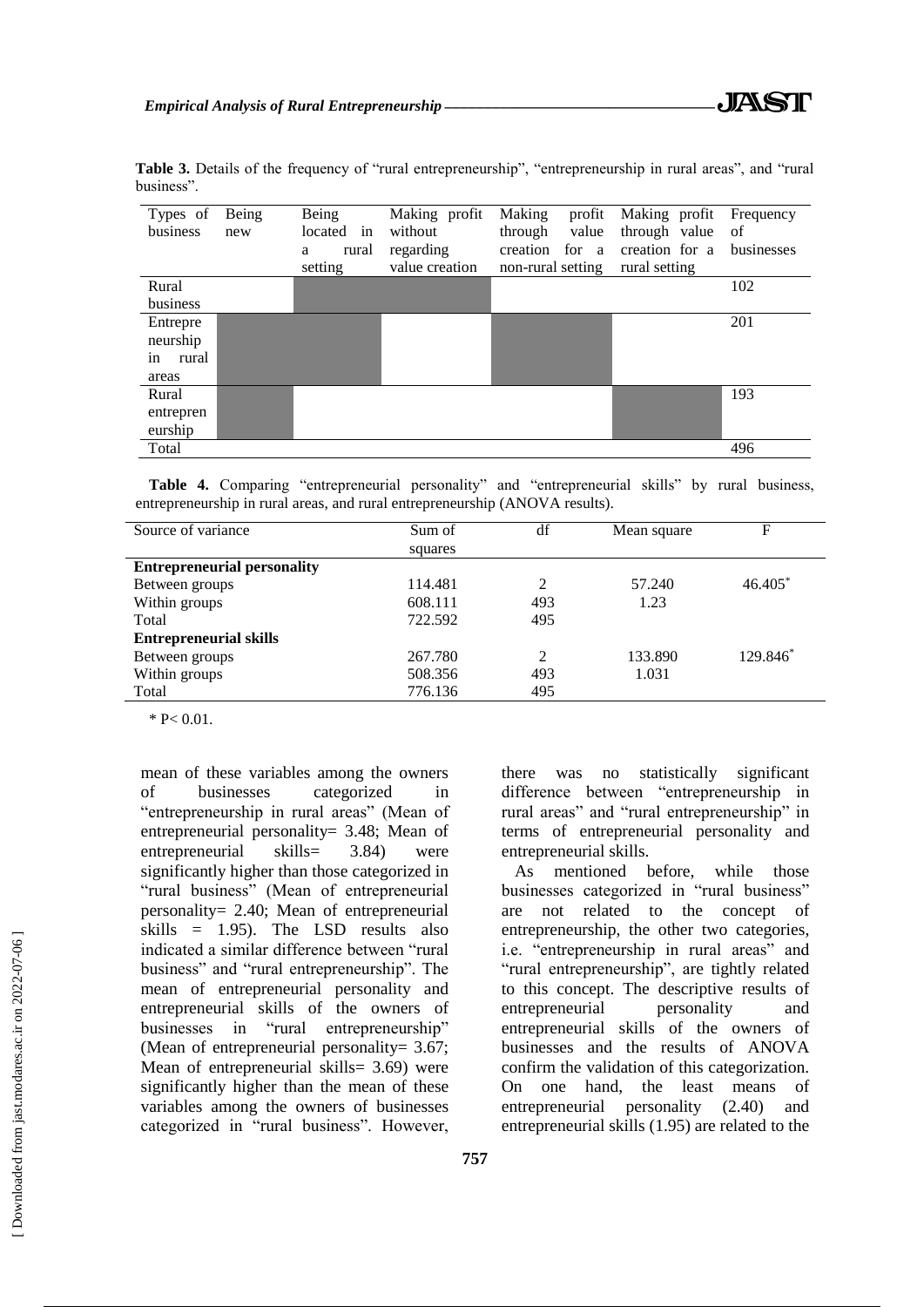| Dependent variable          | $(1)$ group                     | $(1)$ group                     | Mean       | Standard | Significance    | 95% Confidence interval |             |
|-----------------------------|---------------------------------|---------------------------------|------------|----------|-----------------|-------------------------|-------------|
|                             |                                 |                                 | difference | errors   |                 |                         |             |
|                             |                                 |                                 | $(1-1)$    |          |                 | Lower level             | Upper level |
| Entrepreneurial personality | pusiness<br>Rural               | Entrepreneurship in rural areas | 1.07924    | 13502    |                 | $-1.3445$               | $-8140$     |
|                             |                                 | Rural entrepreneurship          | $-1.26597$ | 13596    | 000             | 1.5331                  | 8866.       |
|                             | Entrepreneurship in rural areas | Rural business                  | .07924     | 13502    | 000             | .8140                   | 1.3445      |
|                             |                                 | Rural entrepreneurship          | .18673     | 11193    | 096             | -.4066                  | 0332        |
|                             | Rural entrepreneurship          | Rural business                  | .26597     | 13596    | 000             | 9988                    | 1.5331      |
|                             |                                 | Entrepreneurship in rural areas | 18673      | 11193    | $\frac{6}{6}$   | $-0.332$                | .4066       |
| Entrepreneurial skills      | pusiness<br>Rural               | Entrepreneurship in rural areas | 1.88409    | 12345    | $\frac{000}{2}$ | 2.1266                  | 1.6415      |
|                             |                                 | Rural entrepreneurship          | 1.73358    | 12431    | 000             | 1.9778                  | 1.4893      |
|                             | Entrepreneurship in rural areas | Rural business                  | 88409      | 12345    | 000             | 1.6415                  | 2.1266      |
|                             |                                 | Rural entrepreneurship          | .15051     | 10234    | 142             | .0506                   | .3516       |
|                             | Rural entrepreneurship          | Rural business                  | .73358     | 12431    | $\frac{000}{2}$ | .4893                   | 8416        |
|                             |                                 | Entrepreneurship in rural areas | .15051     | 10234    | 142             | .3516                   | 0506        |
|                             |                                 |                                 |            |          |                 |                         |             |

owners of rural businesses. On the other hand, the results of ANOVA showed a significant difference of these two variables between "rural entrepreneurship" and "rural business" and between "entrepreneurship in rural areas" and "rural business", but not between "rural entrepreneurship" and "entrepreneurship in rural areas". These findings revealed that the two groups of businesses including rural entrepreneurship and entrepreneurship in rural areas are created and managed by the entrepreneurs. Thus, it is not surprising that there is no difference between these two groups in terms of entrepreneurial personality and entrepreneurial skills.

#### **The findings confirmed that**

Third: Values Created for Rural Areas

For those businesses categorized in "rural entrepreneurship", making personal profit is dependent on creating value for a rural setting. In other words, businesses make profit through value creation for rural settings in rural entrepreneurship. Therefore, it is not surprising that all of the businesses categorized in "rural entrepreneurship" have been creating value for rural settings. This means that, if these businesses stop creating value for rural settings, they will not be able to continue making profit. For example, establishment of an Automatic Teller Machine (ATM) in a rural area has enabled rural people to perform their financial transactions, addressing the rural population's financial needs.

Table 10 shows the main values created for rural areas by rural entrepreneurial opportunities in detail. Those businesses, categorized in "rural entrepreneurship", make profit through creating values such as addressing the rural population's needs, employing rural people, increasing the rural people's income, decreasing the price of a product or service, improving the quality of life of rural people, and discovering new rural resources. Addressing the rural population's needs is the most frequent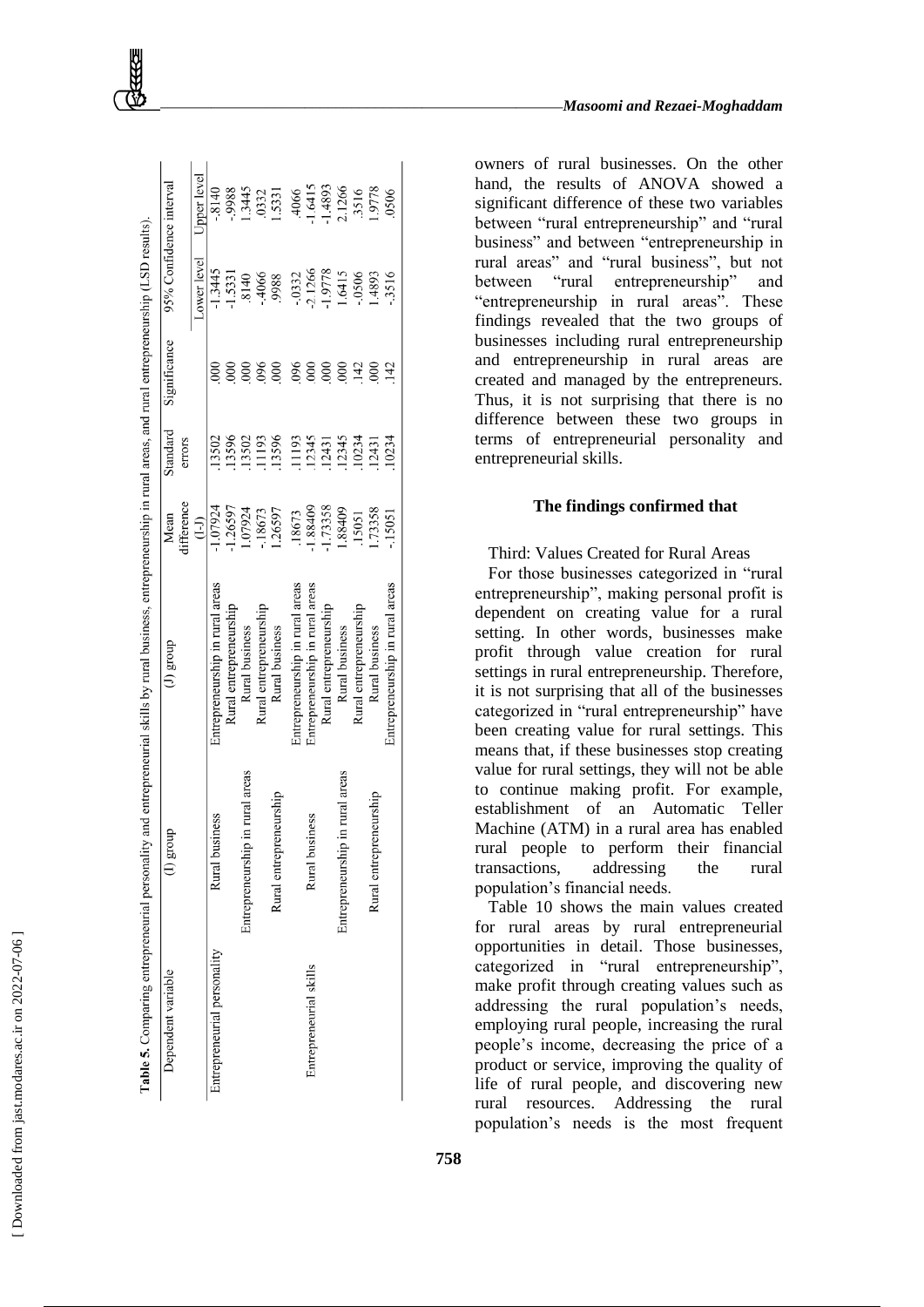value (53) created by rural entrepreneurial opportunities.

Although the share of rural areas in Iran's economic production is more than 27%, unemployment is a general problem in these areas and its rate has reached 25.4% in young age groups (Statistical Center of Iran, 2019). On the other hand, the main job of rural people in Iran is farming (Nematpour and Khodadadi, 2020). Agriculture as the prominent consumer of water is highly affected by drought (Ravar *et al*., 2020). Therefore, the livelihood of rural population is seriously at risk of water scarcity. The increasing rate of unemployment in rural areas of Iran (Statistical Center of Iran, 2020) on one hand, and the negative impact of drought and water scarcity on the rural livelihood in this country (especially in Fars Province) on the other hand, have made different types of rural entrepreneurial opportunities in which profit will be made through employing rural people, a value for the rural setting.

Poverty in Iran's rural areas is a growing concern as the consequence of such problems. Research Center of the Iranian Parliament (2018) reported that 11.6% of the rural population live below the absolute poverty line. Therefore, it is not surprising that increasing the rural people's income is among the top values created by rural entrepreneurial opportunities.

Profit making in rural entrepreneurship is dependent on value creation for rural settings. This issue can be investigated in Table 10. An ATM would not be profitable without addressing the rural population's financial needs. A tailoring workshop cannot survive or even be established without employing rural people. This issue is true about other cases in Table 6.

Based on the results, 63.18% (127 businesses out of 201) of the businesses categorized in "entrepreneurship in rural areas" and 57.84% (59 businesses out of 102) of the businesses categorized in "rural business" have not created any specific value for the rural settings. The rest of these businesses (36.82% of the category of entrepreneurship in rural areas and 42.16% of rural businesses) have created value for rural settings as their positive side effects.

Unlike rural entrepreneurship, creation of value for rural settings is not an essential part of the businesses categorized "entrepreneurship in rural areas" and "rural business". This will be obvious through the investigation of values created by these three groups. Figure 3 allows comparison of the values created by different groups of businesses. Most of the values created by "entrepreneurship in rural areas" and "rural business" are temporal values such as creating temporary jobs (47.30% for entrepreneurship in rural areas and 4.86% for rural business) or temporary incomes (25.68% for entrepreneurship in rural areas and 30.23% for rural business) for rural people. Values created by these two groups are not sustainable and businesses are able to stop them. For example, wastes provided by businesses may be an appropriate source for rural people (they can use them as fuel). However, these businesses are not responsible for providing the wastes and

| Rank | Value                                         | Frequency | Example of opportunity                |
|------|-----------------------------------------------|-----------|---------------------------------------|
|      | Addressing the rural population's needs       | 53        | Establishment of an ATM               |
|      | Employing rural people                        | 37        | Establishment of tailoring workshop   |
|      | Increasing the rural people's income          | 31        | Establishment of agricultural product |
|      |                                               |           | warehouse                             |
| 4    | Decreasing price of a product or service      | 25        | Using a new technology for producing  |
|      |                                               |           | fertilizer with lower price           |
|      | Improving the quality of life of rural people | 23        | Establishment of a sport club         |
| h.   | Discovering new rural resources               | 13        | Composting rural household waste      |
|      | Others                                        | 11        |                                       |

**Table 6.** The main values created for rural areas by rural entrepreneurial opportunities.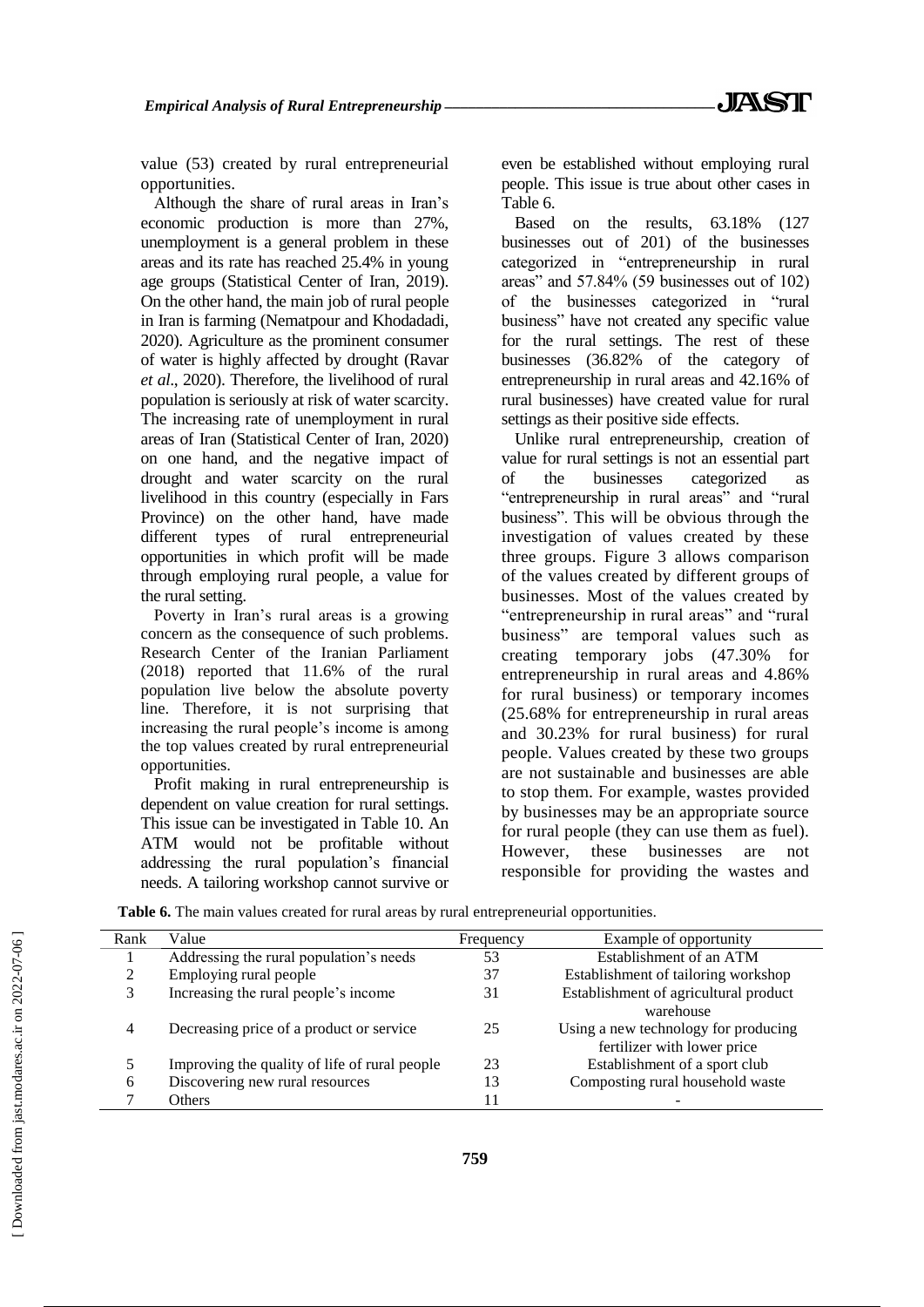

Figure 3. The main values created for rural areas by different group of businesses.

giving them to rural people. Therefore, they can stop providing wastes and continue their work without creating this value. Some other businesses produce a product or provide a service for non-rural consumptions that can be used by rural people too; however, this is not the main and direct value for rural people. Therefore, that business will not be stopped without creating this value for rural settings.

The only direct value for rural people, created by entrepreneurship in rural areas, is developing rural infrastructures. On one hand, this value has a low share of values (9.46%) created by entrepreneurship in rural areas. On the other hand, the businesses have not created this value for rural people, but they also have developed the infrastructures for facilitating their own businesses. Thus, these kinds of values are just a positive side effect for rural people and profitability of such businesses is not directly dependent on such values.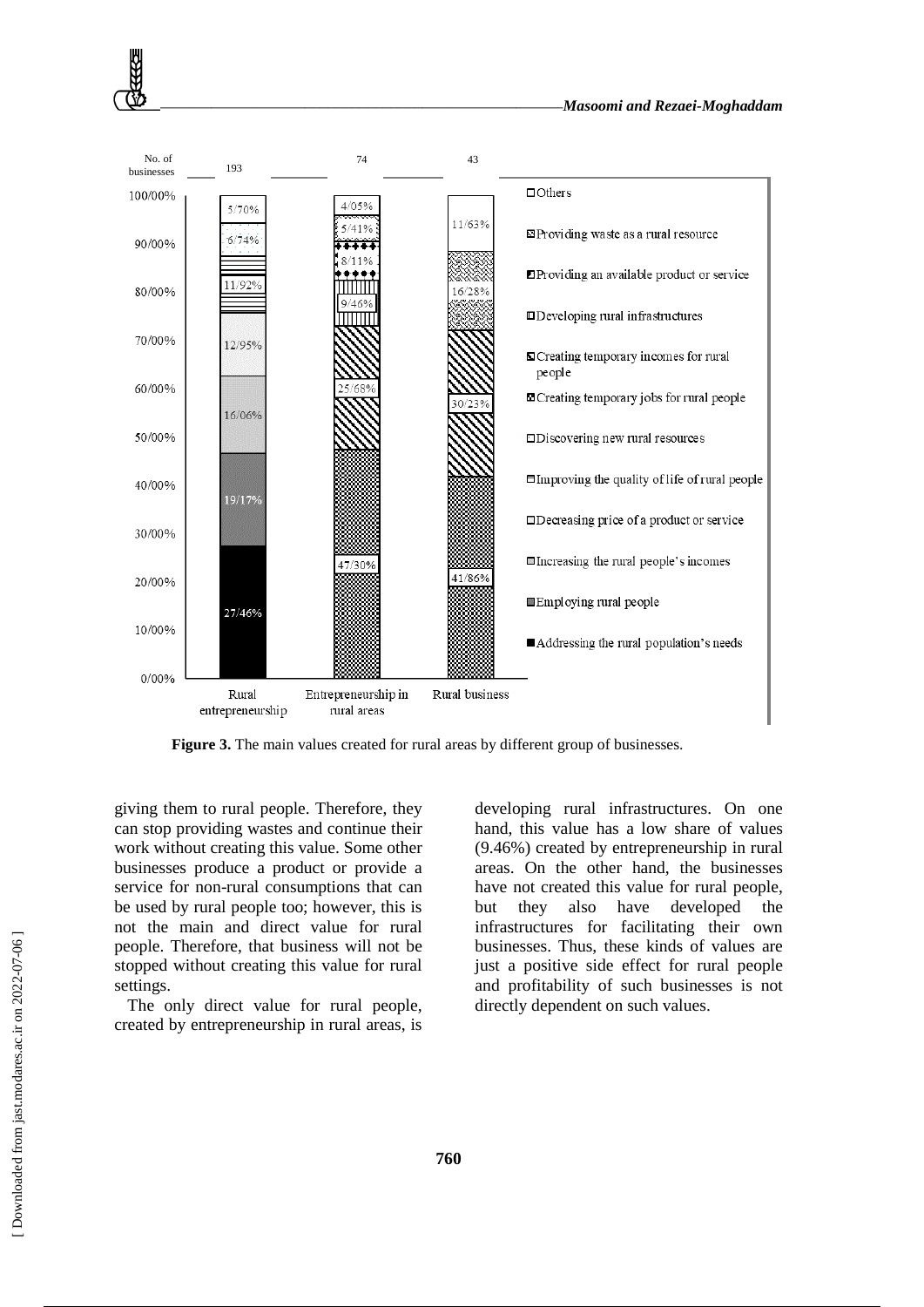

**Appendix**: Questionnaire items

Ē,  $\overline{a}$  A. Does your business introduce a:

|                                                                                  | Yes    | N <sub>0</sub> | <b>Explanations</b> |
|----------------------------------------------------------------------------------|--------|----------------|---------------------|
| New rural product or service for rural consumption?                              | п      | $\Box$         |                     |
| New rural product or service for non-rural consumption?                          |        | □              |                     |
| New non-rural product or service for rural consumption?                          |        |                |                     |
| New market or marketing method for rural products or services in a rural area?   |        |                |                     |
| New market or marketing method for rural products or services in a non-rural     | $\Box$ | $\Box$         |                     |
| area?                                                                            |        |                |                     |
| New market or marketing method for non-rural products or services in rural area? | $\Box$ | □              |                     |
| New rural resource?                                                              | п      | $\Box$         |                     |
| New exploitation of an existing rural resource?                                  |        |                |                     |
| New exploitation of non-rural resource?                                          | п      | П              |                     |
| New local method or innovation?                                                  |        | □              |                     |
| New adopted method or innovation?                                                |        | $\Box$         |                     |
| New organizing method?                                                           |        | □              |                     |

B. Please determine the location of your business.

| Rural area | Urban area |
|------------|------------|
|            |            |
|            |            |
|            |            |

C. Has your business created any value for the rural place?

| <b>Yes</b> | N <sub>0</sub> | Explanations |
|------------|----------------|--------------|
|            |                |              |

D. How do you rate yourself in the following entrepreneurial skill sets? Indicate from 1 (no aptitude at all) to 5 (very high aptitude).

| Recognition of rural entrepreneurial opportunity    |  |  |  |
|-----------------------------------------------------|--|--|--|
| Creativity                                          |  |  |  |
| Problem solving skills                              |  |  |  |
| Leadership and communication skills                 |  |  |  |
| Development of new products and services            |  |  |  |
| Networking skills, and making professional contacts |  |  |  |

E. Indicate your level of agreement with the following sentences from 1 (total disagreement) to 5 (total agreement).

Items A<sup>1</sup> to A<sup>4</sup> comprise the need for achievement scale.

Items  $B_1$  to  $B_5$  comprise the locus of control scale.

Items  $C_1$  to  $C_5$  comprise the self-efficacy scale.

Items  $D_1$  to  $D_5$  comprise the risk propensity scale.

Items  $E_1$  to  $E_4$  comprise the innovativeness scale.

 $\overline{\phantom{a}}$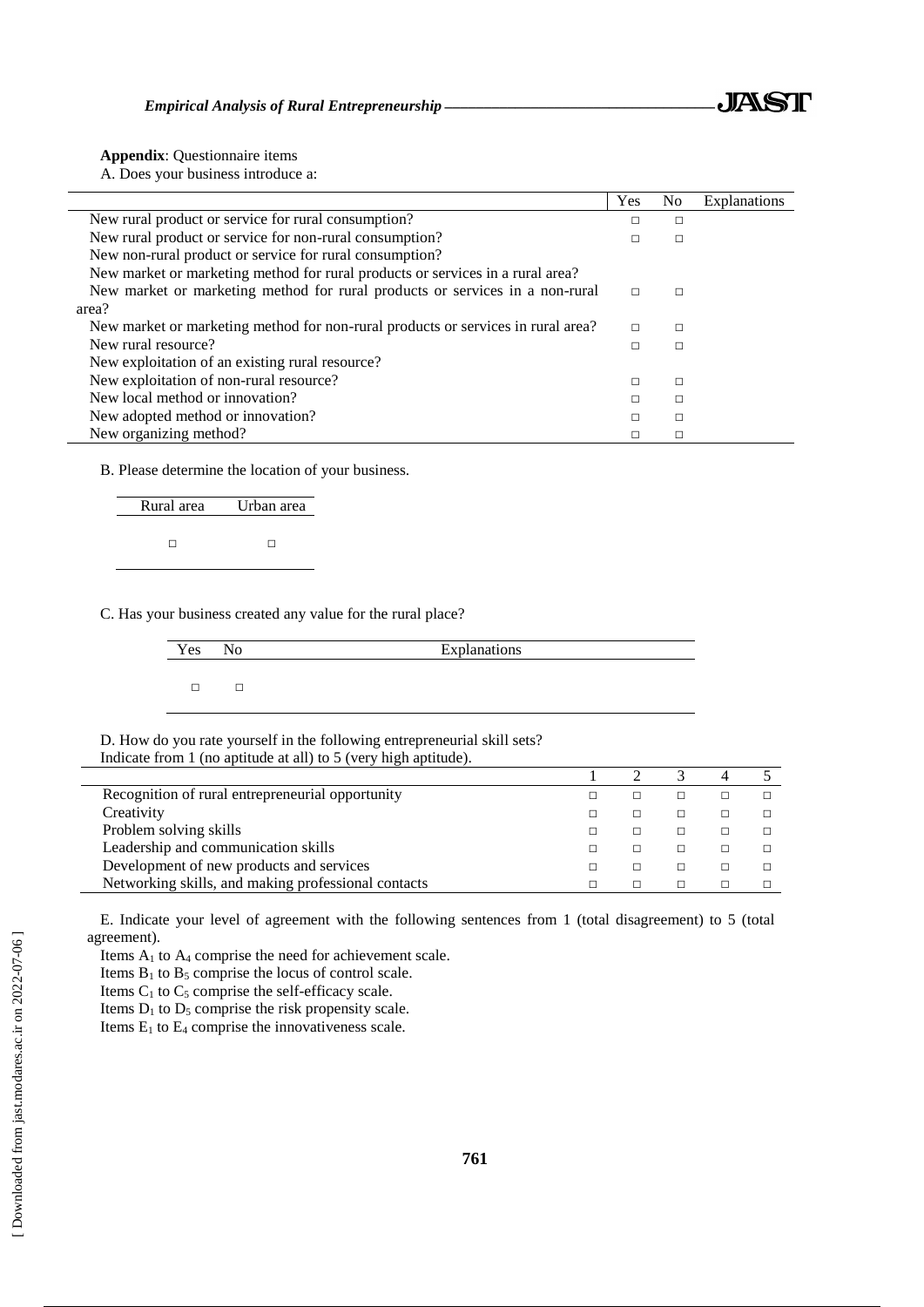*\_\_\_\_\_\_\_\_\_\_\_\_\_\_\_\_\_\_\_\_\_\_\_\_\_\_\_\_\_\_\_\_\_\_\_\_\_\_\_\_\_\_\_\_\_\_\_\_\_\_\_\_\_\_Masoomi and Rezaei-Moghaddam*

|                                                                                                  | 1      | $\overline{2}$ | 3      | $\overline{4}$ | 5      |
|--------------------------------------------------------------------------------------------------|--------|----------------|--------|----------------|--------|
| A <sub>1</sub> . I always do my best whether I am alone or with someone                          | $\Box$ | $\Box$         | $\Box$ | $\Box$         | $\Box$ |
| A <sub>2</sub> . I always try hard to improve on my past performance                             | $\Box$ | $\Box$         | $\Box$ | $\Box$         | $\Box$ |
| A <sub>3</sub> . I don't enjoy working towards challenging goals <sup>a</sup>                    | □      | □              | $\Box$ | $\Box$         | $\Box$ |
| A <sub>4</sub> . I often put pressure on myself to achieve as much as I can                      | □      | $\Box$         | $\Box$ | $\Box$         | $\Box$ |
| $B_1$ . My life is determined by my own actions                                                  | $\Box$ | $\Box$         | $\Box$ | $\Box$         | $\Box$ |
| $B_2$ . To a great extent my life is controlled by accidental happenings $a$                     | $\Box$ | $\Box$         | $\Box$ | $\Box$         | $\Box$ |
| B <sub>3</sub> . When I get what I want, it is usually because I am lucky <sup><i>a</i></sup>    | $\Box$ | $\Box$         | $\Box$ | $\Box$         | $\Box$ |
| B <sub>4</sub> . Whether or not I am successful in life depends mostly on my ability             | П.     | $\Box$         | $\Box$ | $\Box$         | $\Box$ |
| $B5$ . I feel that what happens in my life is mostly determined by people in                     | $\Box$ | $\Box$         | $\Box$ | $\Box$         | $\Box$ |
| powerful positions <sup><i>a</i></sup>                                                           |        |                |        |                |        |
| $C_1$ . I will be able to achieve most of the goals I have set for myself                        | П      | П              | $\Box$ | □              | $\Box$ |
| $C_2$ . When facing difficult tasks, I am not certain I will accomplish them <sup><i>a</i></sup> | $\Box$ | $\Box$         | $\Box$ | $\Box$         | $\Box$ |
| $C_3$ . Even when things are tough, I can perform quite well                                     | $\Box$ | □              | $\Box$ | □              | $\Box$ |
| C <sub>4</sub> . Compared to other people, I cannot do most tasks very well <sup>a</sup>         | □      | $\Box$         | $\Box$ | $\Box$         | $\Box$ |
| C <sub>5</sub> . I will be able to successfully overcome many challenges                         | п      | $\Box$         | $\Box$ | $\Box$         | $\Box$ |
| $D_1$ . Taking risks is an important part of my life                                             | □      | $\Box$         | $\Box$ | $\Box$         | $\Box$ |
| $D_2$ . I generally like to "play it safe" <i>a</i>                                              | $\Box$ | $\Box$         | $\Box$ | $\Box$         | $\Box$ |
| $D_3$ . I enjoy taking risks in most aspects of my life                                          | П.     | $\Box$         | $\Box$ | $\Box$         | $\Box$ |
| D <sub>4</sub> . When taking a chance, I focus more on winning than on possibly                  | $\Box$ | $\Box$         | $\Box$ | $\Box$         | $\Box$ |
| $\log_{10}$                                                                                      |        |                |        |                |        |
| $D_5$ . My friends would say that I'm a risk taker                                               | $\Box$ | $\Box$         | $\Box$ | $\Box$         | $\Box$ |
| $E_1$ . I prefer to try my own unique way when learning new things rather                        | $\Box$ | $\Box$         | $\Box$ | $\Box$         | $\Box$ |
| than doing it like everyone else does                                                            |        |                |        |                |        |
| $E_2$ . In general, I prefer a strong emphasis in projects on unique, one-of-                    | $\Box$ | $\Box$         | $\Box$ | $\Box$         | $\Box$ |
| a-kind approaches rather than revisiting tried and true approaches used                          |        |                |        |                |        |
| before                                                                                           |        |                |        |                |        |
| $E_3$ . I don't like to try new and unusual activities that are not typical $\alpha$             | □      | □              | $\Box$ | $\Box$         | $\Box$ |
| $E_4$ . I favor experimentation and original approaches to problem solving                       | $\Box$ | $\Box$         | $\Box$ | $\Box$         | $\Box$ |
| rather than using methods others generally use for solving their problems                        |        |                |        |                |        |

*<sup>a</sup>* denotes negatively worded items.

## **CONCLUSIONS**

This study investigated different aspects of the opportunity-based concept of rural entrepreneurship empirically. Based on the results of this study, the following issues can be taken into account in theoretical and empirical studies and policies on rural entrepreneurship:

The concept of pure rural entrepreneurship must be considered. On one hand, this definition must be distinguished from the other forms of related concepts such as "entrepreneurship in rural areas" and "rural business" and, on the other hand, the exact value created through the business in rural entrepreneurship is required to be determined clearly. The opportunity-based concept of rural entrepreneurship will be helpful in terms of distinction, clearness, and transparent values. The categorization and its criteria introduced in this study can be used in designing plans for supporting rural entrepreneurship in practice.

Value creation is not enough criterion to describe the concept of "rural entrepreneurship". As the results of this study indicated, many businesses are creating value for rural settings that are not rural entrepreneurship. The profitability of businesses related to rural areas must be dependent on value creation. In other words, the business must make profit through value creation for rural settings to be categorized as rural entrepreneurship. Consideration of this concept of value in the meaning of rural entrepreneurship will contribute to the literature for describing the importance of rural entrepreneurship in rural development.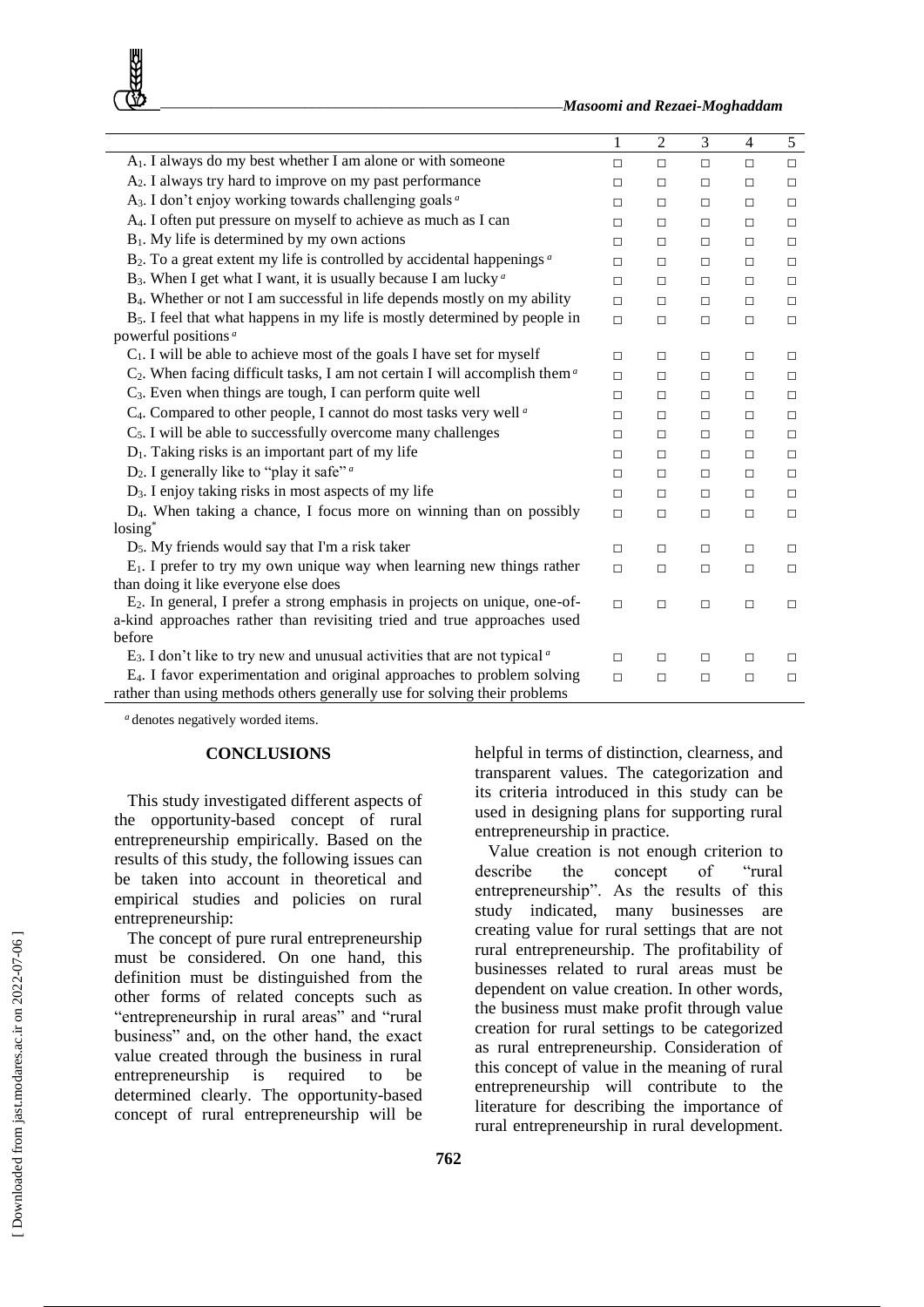This view will also help policy makers to perceive how to use rural entrepreneurship as a tool for rural development.

The results of this study showed that rural entrepreneurship is not a rare event. However, it is important to note that this study has been focused on Omid Entrepreneurship Fund as an organization in which entrepreneurial businesses are supported. Thus, it is not surprising that the number of businesses categorized as entrepreneurship in rural areas and rural entrepreneurship are more than those categorized as rural business. Therefore, more studies should be conducted on more comprehensive samples.

This study was a survey using explanatory analysis and there is no way for comparing the results of that with other similar studies. Therefore, more studies are required to be conducted on the concept of rural entrepreneurship, especially empirical studies using different quantitative and qualitative methods.

This study was conducted according to the opportunity-based perspective. Conducting new studies according to other perspectives on entrepreneurship may present different findings and comparable results.

## **REFERENCES**

- 1. Al-Hammadi, A. I. and Al-Shami, S. A. 2020. Conceptualize the Entrepreneurial Personality that Influence Youth Entrepreneurial Alertness and Intention. *J. Talent Dev. Excell.,* **12(2):** 3143- 3151.
- 2. Ataei, P., Karimi, H., Ghadermarzi, H. and Norouzi, A. 2020. A Conceptual Model of Entrepreneurial Competencies and Their Impacts on Rural Youth's Intention to Launch SMEs. *J. Rural Stud.*, **75:** 185–195.
- 3. Bolton, D. L. and Lane, M. D. 2012. Individual Entrepreneurial Orientation: Development of a Measurement Instrument. *Educ. Train.*, **54(2–3):** 219– 233. Bosworth, G. 2012. Characterising

Rural Businesses–Tales from the Paperman. *J. Rural Stud.,* **28(4):** 499– 506.

- 4. Cikic, J. and Jovanovic, T. 2018. Business and/or Pleasure-Gender (In) Equalities in Rural Tourism in Vojvodina. *J. Agr. Sci. Tech.*, **20(7):** 1341–1352.
- 5. Eckhardt, J. T. and Shane, S. A. 2003. Opportunities and Entrepreneurship. *J. Manage.*, **29(3)**: 333–349.
- 6. Fortunato, M. W. P. 2014. Supporting Rural Entrepreneurship: A Review of Conceptual Developments from Research to Practice. *Community Dev.*, **45(4)**: 387–408.
- 7. Hajilo, M., Masoom, M. G., Motiee Langroudi, S. H., Sabokbar, H. F. and Pennington-Gray, L. 2017. Spatial Analysis of the Distribution of Small Businesses in the Eastern Villages of Gilan Province with Emphasis on the Tourism Sector in Mountainous regions. *Sustainability (Switzerland)*, **9(12):** 1– 19.
- 8. Henry, C. and McElwee, G. 2014. Defining and Conceptualising Rural Enterprise. In "*Contemporary Issues in Entrepreneurship Research"*. Emerald Group Publishing Ltd., **4:** 1–8).
- 9. Knudsen, T. and Swedberg, R. 2009. Capitalist Entrepreneurship: Making Profit through the Unmaking of Economic Orders. *Capital. Soc.*, **4(2):**  $1 - 26$ .
- 10. Korsgaard, S. and Tanvig, H. W. 2015. Rural Entrepreneurship or Entrepreneurship in the Rural: Between Place and Space. *Int. J. Entrep. Behav. Res.,* **21(1)**: 5–26.
- 11. Lafuente, E., Vaillant, Y. and Rialp, J. 2007. Regional Studies Regional Differences in the Influence of Role Models: Comparing the Entrepreneurial Process of Rural Catalonia. *Reg. Stud.*, **41(6):** 779–796.
- 12. Lee, D. Y. and Tsang, E. W. K. 2001. The Effects of Entrepreneurial Personality, Background and Network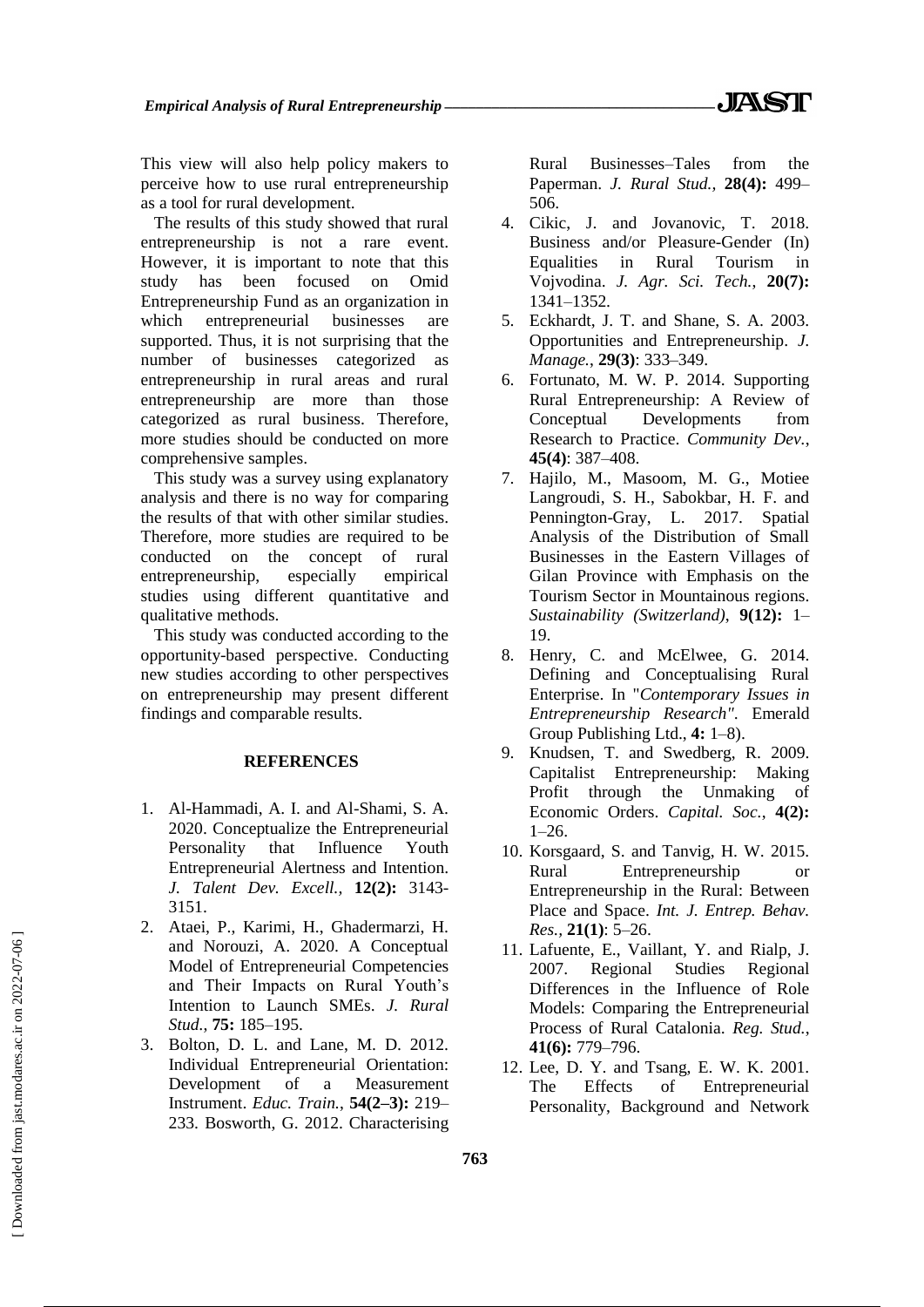

Activities on Venture Growth. *J. Manage. Stud.*, **38(4):** 583–602.

- 13. Liñán, F. 2008. Skill and Value Perceptions: How Do They Affect Entrepreneurial Intentions? *Int. Entrep. Manage. J.* **4(3):** 257–272.
- 14. Masoomi, E. and Rezaei-Moghaddam, K. 2021. Opportunity-Based Conceptualization of Rural Entrepreneurship. *Int. J. Finance Econ.,*   $x(x)$ , In Press.
- 15. Researching Rural Enterprise. In: "*Handbook of Research on Entrepreneurship What We Know and What We Need to Know*", (Ed.): Fayolle, A. Edward Elgar Publishing, Cheltenham, UK, PP. 307-334.
- 16. Mueller, S. L. and Thomas, A. S. 2001. Culture and Entrepreneurial Potential: A Nine Country Study of Locus of Control and Innovativeness. *J. Bus. Ventur.*, **16(1):** 51–75.
- 17. Nematpour, M. and Khodadadi, M. 2020. Farm Tourism as a Driving Force for Socioeconomic Development: A Benefits Viewpoint from Iran. *Curr. Issues Tour.*, **24(2):** 247-263.
- 18. Pato, L. and Teixeira, A. A. C. 2018. Rural Entrepreneurship: The Tale of a Rare Event. *J. Place Manag. Dev.*, **11(1):** 46–59.
- 19. Pato, M. L. and Teixeira, A. A. C. 2016. Twenty Years of Rural Entrepreneurship: A Bibliometric Survey. *Sociologia Ruralis*, **56(1)**: 3–28.
- 20. Ravar, Z., Zahraie, B., Sharifinejad, A., Gozini, H. and Jafari, S. 2020. System Dynamics Modeling for Assessment of Water–Food–Energy Resources Security and Nexus in Gavkhuni Basin in Iran. *Ecol. Indic.,* **108:** 105682.
- 21. Research Center of the Iranian Parliament. 2018. *Poverty Line in Iran*. https://rc.majlis.ir/fa/report/show/10904 39
- 22. Sá, E., Casais, B. and Silva, J. 2019. Local Development through Rural Rntrepreneurship, from the Triple Helix perspective: The Case of a Peripheral

Region in Northern Portugal. *Int. J. Entrep. Behav. Res.*, **25(4):** 698–716.

- 23. Schreier, M., Oberhauser, S. and Prügl, R. 2007. Lead Users and the Adoption and Diffusion of New Products: Insights from Two Extreme Sports Communities. *Mark. Lett.*, **18(1–2)**: 15–30.
- 24. Schumpeter, J. 1934. *The Theory of Economic Development*. Harvard University Press.
- 25. Shane, S. and Venkataraman, S. 2000. The Promise of Entrepreneurship as a Field of Research. *Acad. Manag. Rev.*, **25(1):** 217–226.
- 26. Sharma, P. 2013. Rural Entrepreneurship, Science and Technology and Innovations in Farm Based Entrepreneurship Venture. A Case Study of a Farmer Inventing Accustomed Machine for Tillage Farming. *Int. J. Innov. Res. Dev.*, **2(4):** 6–14.
- 27. Staniewski, M. W., Janowski, K., and Awruk, K. (2016). Entrepreneurial Personality Dispositions and Selected Indicators of Company Functioning. *J. Bus. Res.*, **69(5):** 1939–1943.
- 28. Statistical Center of Iran. 2019. *The Place of Rural Areas in Iran's Economic Production*. https://www.amar.org.ir/Portals/0/News/ 1397/ashayer docx.pdf
- 29. Statistical Center of Iran. 2020. *Cost and Standard of Living in Iran*. https://www.amar.org.ir/Portals/0/News/ 1396/hvdrostais-95.pdf
- 30. Urban, B. 2006. Entrepreneurial Self-Efficacy in a Multicultural Society: Measures and Ethnic Differences. *SA J. Ind. Psychol.*, **32(1):** 2–10.
- 31. Wortman, M. S. 1990. Integration into the Entrepreneurship Field. *Agribusiness*, **6(4):** 329–344.
- 32. Zeffane, R. 2013. Need for Achievement, Personality and Entrepreneurial Potential: a Study of Young Adults in the United Arab Emirates. *J. Enterp. Cult.*, **21(01):** 75– 105.

**764**